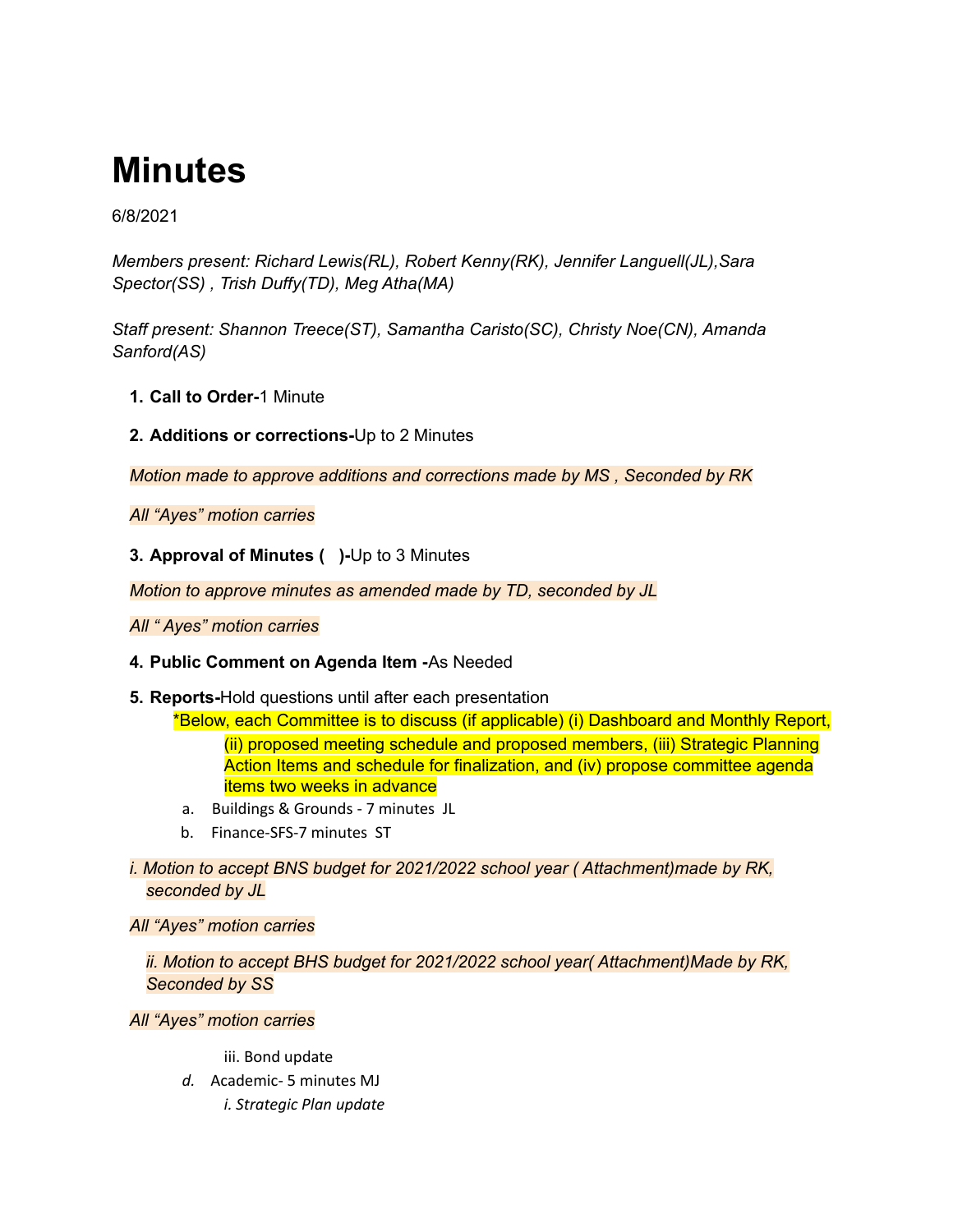- e. Advancement- 3 minute TD
	- *i. Strategic Plan update*
- f. Nominating- 1 minute TD

*i. Motion to maintain current officers with the addition of president elect Patricia Duffy made by JL, seconded by MA*

# *All "Ayes motion carries*

#### *ii. Motion to elect committee chairs made by RK, seconded by TD*

#### *All "Ayes" motion carries*

*iii. Motion to elect board classes : Meg Atha, Trisha Duffy, made by SS, seconded by TD*

#### *More "Ayes" than "Nays" motion carries*

- g. Audit-<1 minute RL
- h. Babcock Ranch Update- 5 minutes BVM
- i. Principal- 5 minutes ST
- j. Consultant-3 minutes CN

#### **6. Consent Agenda**

- a. Motion to approve schedule of available charges for meals, lodging, and mileage expended during 2021/2022
- b. Motion to approve new staff: Paulette Butterfield, Ana Maria Zapata, Sarah Labrador, Lacie Batovsky(PARA), Kiersten Zions(PARA)

*Motion to Approve consent agenda made by JL, seconded by TD*

# *All "Ayes" motion carries*

# **7. Old Business-**Up to 5 Minutes

a. Charter Contract Deadlines

# **8. New Business**

- a. July 24th, 2021- Strategic planning meeting
- **9. Comments-**As Needed
	- a. Public
	- c. Attorney
	- d. Principal
	- e. Board (Good of the Order)

# **Adjourn**

*Motion to adjourn made by SS , seconded by MA*

*All "Ayes" motion carries*